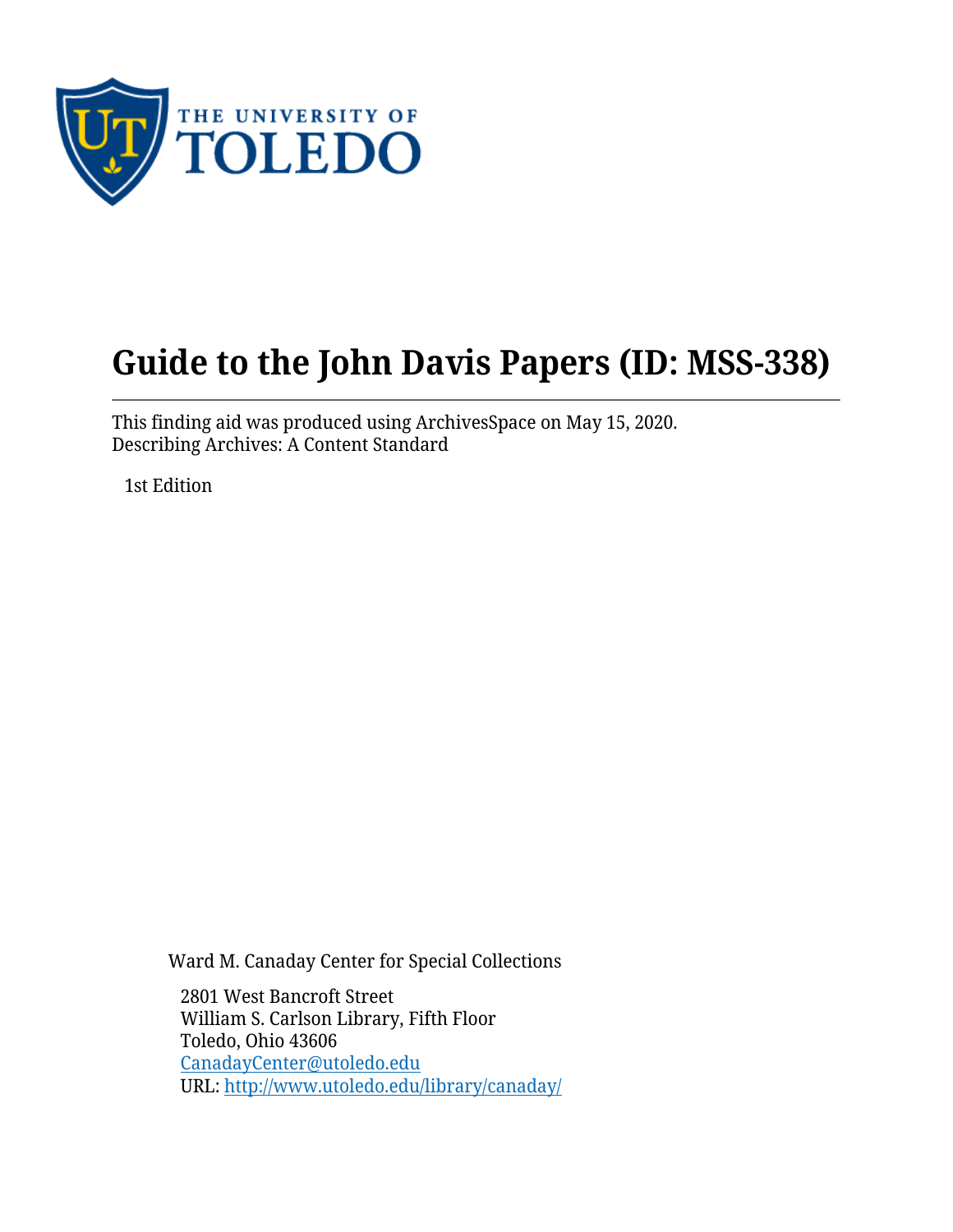# <span id="page-1-0"></span>**Table of Contents**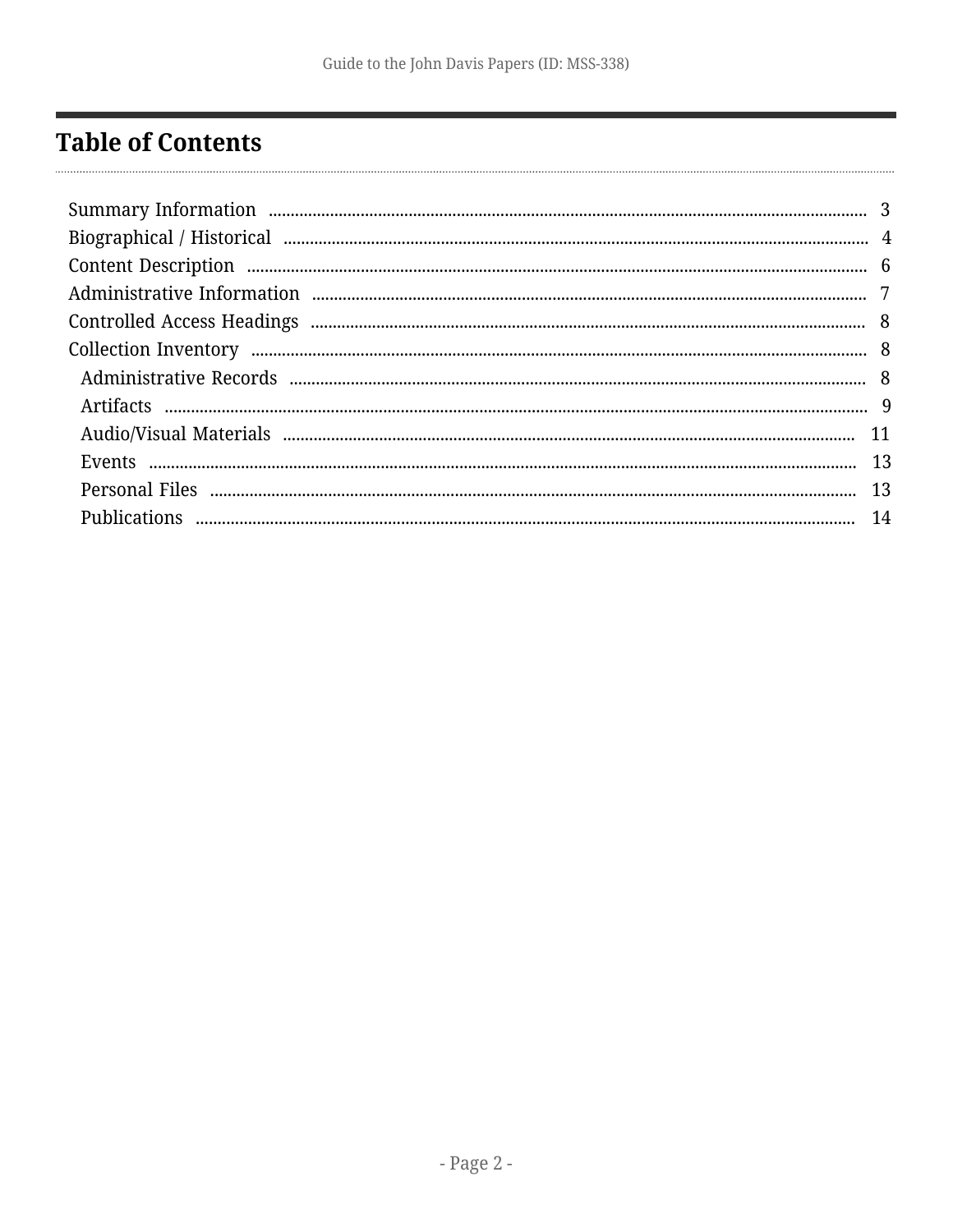# <span id="page-2-0"></span>**Summary Information**

| <b>Repository:</b>                                      | Ward M. Canaday Center for Special Collections |
|---------------------------------------------------------|------------------------------------------------|
| Title:                                                  | John Davis Papers                              |
| ID:                                                     | <b>MSS-338</b>                                 |
| Date [inclusive]:                                       | 1929-1977                                      |
| Physical<br>Description:                                | 9 Linear Feet                                  |
| Condition<br>Description:                               | Very good.                                     |
| Language of the<br><b>Material:</b>                     | English.                                       |
| <b>Text</b><br>[32887922555521]<br>$[box]$ :            | $\mathbf{1}$                                   |
| <b>Text</b><br>[32887922555489]<br>[box]:               | $\overline{2}$                                 |
| <b>Books</b><br>[32887922560661]<br>$[box]$ :           | 3                                              |
| <b>Mixed Materials</b><br>[32887922555497]<br>$[box]$ : | $\overline{4}$                                 |
| Realia<br>[32887922562808]<br>$[box]$ :                 | 5                                              |
| Realia<br>[32887922555505]<br>$[box]$ :                 | $6\phantom{1}6$                                |
| Realia<br>[32887922560679]<br>$[box]$ :                 | 7                                              |
| <b>Mixed Materials</b><br>[32887922562840]<br>[box]:    | 8                                              |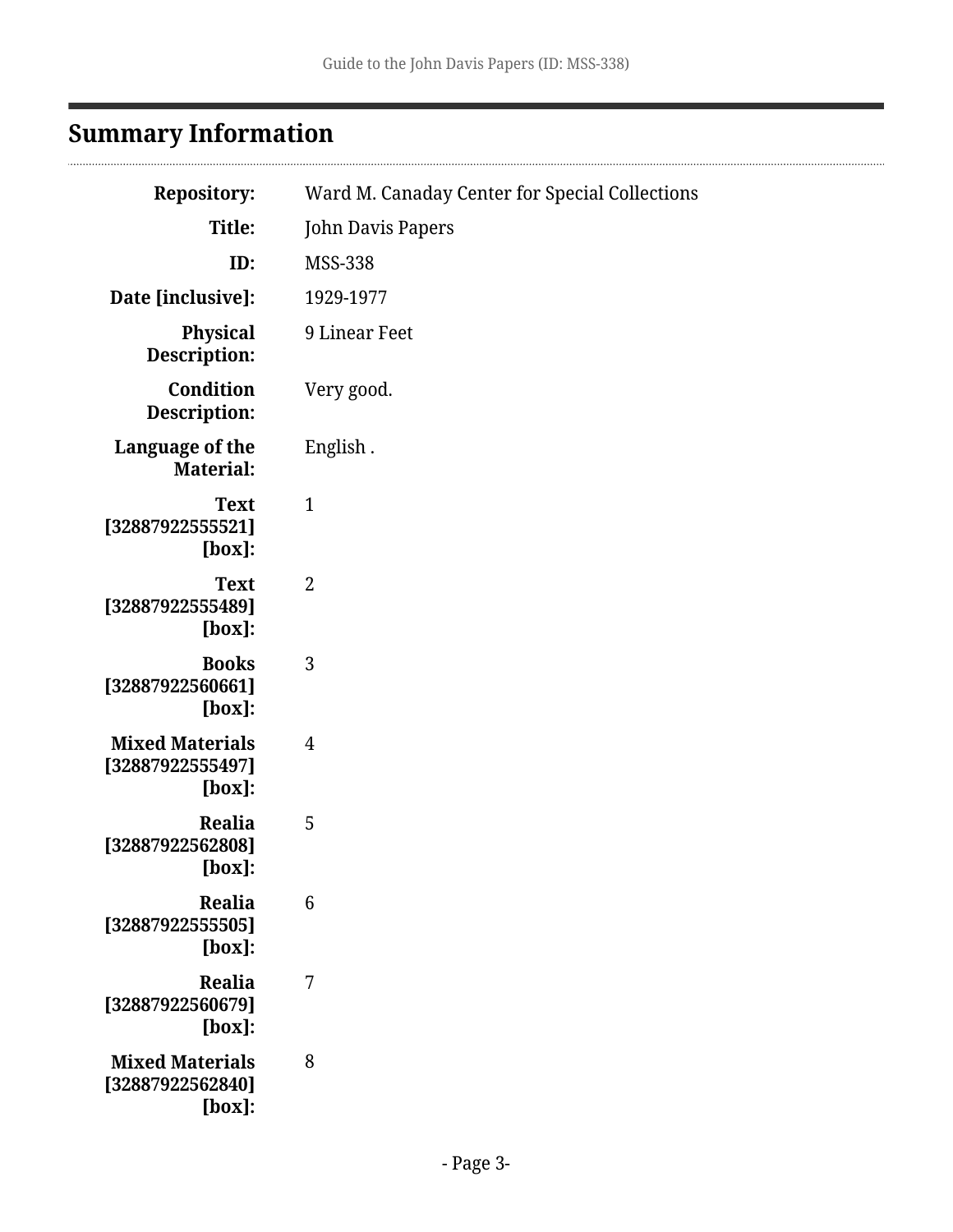**Graphic Materials [32887922562881] [box]:**

9

#### **Preferred Citation**

Images and other sources used with permission should be properly cited and credited. Credits should include text as listed below:

"[Collection Name], The Ward M. Canaday Center for Special Collections, The University of Toledo Libraries"

**^** [Return to Table of Contents](#page-1-0)

### <span id="page-3-0"></span>**Biographical / Historical**

John K. Davis was born October 5, 1906 in Bristol, Tennessee where he was educated in the Bristol Public Schools. While attending Virginia Military Institute (VMI) from 1925-1929, he actively participated in sports, was the associate editor of the yearbook, engaged in other collegiate activities, and held the rank of cadet lieutenant in the U.S. Army Reserve. Upon graduation, he received a commission of 2nd lieutenant. As a student, Davis worked as a truck driver for the East Tennessee Light and Power Company and he also worked as a helper, drafts man, surveyor, field man and estimator.

Davis graduated from VMI with a BS in Electrical Engineering in 1929, and joined the Public Service Company of Colorado as a cadet engineer until 1930 when he returned to the East Tennessee Light and Power Company where he quickly advanced and held several administrative positions including Electrical Engineer, Distribution Superintendent and Division Manager.

In 1931, John Davis married Ruth Addington Powers of Bristol, Tennessee. They had two children, J. Kennerly Davis, Jr. and Dorothy Gordon Davis.

In 1942, Davis was called to active duty service at the ranking of Captain for the U.S. Army. His tour of duty in the U.S. Army spanned from 1942 to 1946. Prior to his assignment, he attended the Command and General Staff School at Fort Leavenworth, where he served in the Office of Chief of Engineers in Washington D.C. Upon his graduation from Fort Leavenworth, John K. Davis was assigned to overseas duty to serve in the Southwest Pacific and Japan where he served on the staff of General Douglas MacArthur in the U.S. Army Corps of Engineers. While on General MacArthur's staff, Davis advanced to the rank of lieutenant colonel and received the Bronze Star Medal for outstanding service with additional citations and commendations.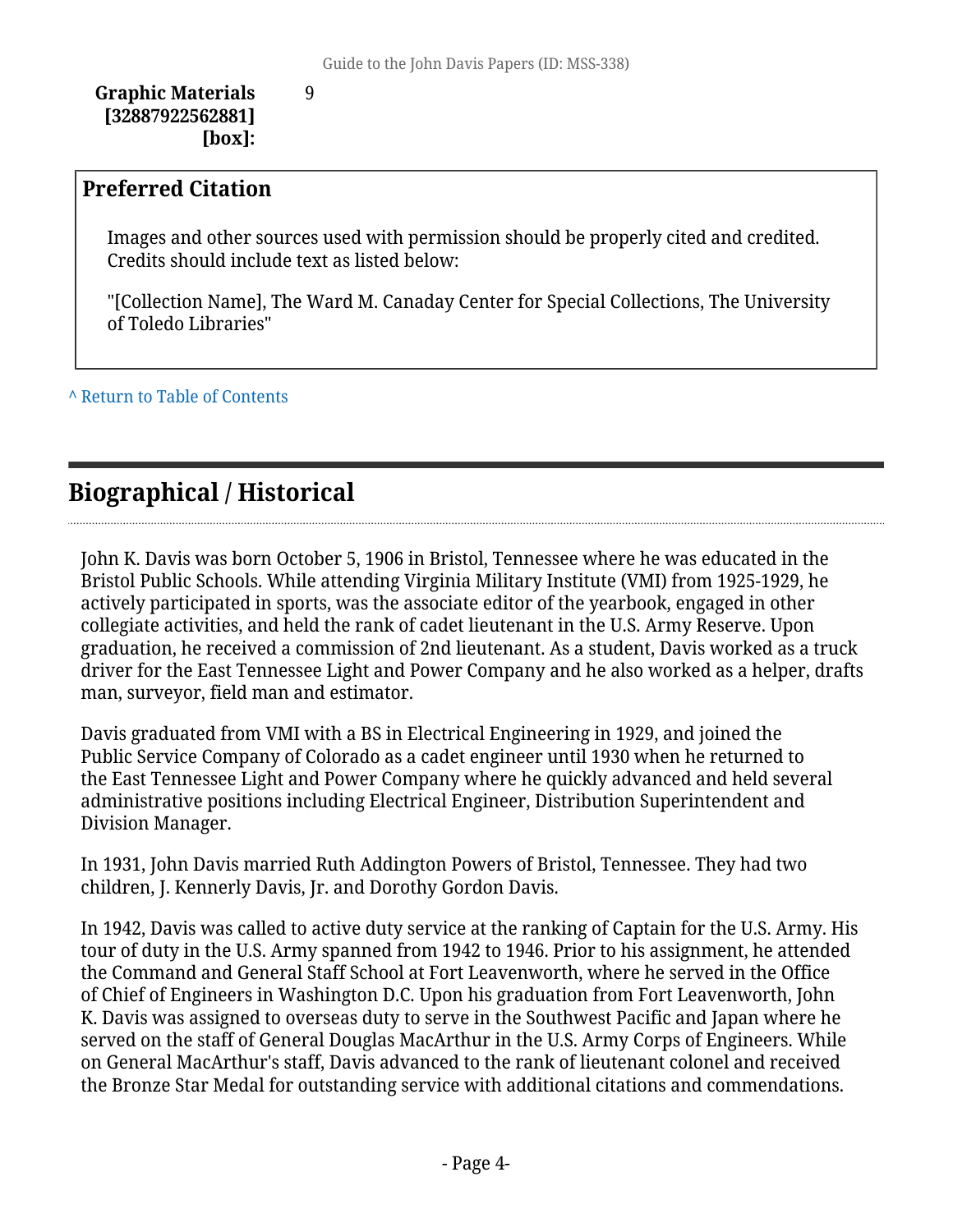John K. Davis was officially discharged from his duties in Fort Meade on May 6, 1946. However, John continued to serve to his country and the state of Ohio since he signed several Ohio National Guard enlistment registrations between 1949 and 1953. During his service in the Ohio National Guard, in 1950, he submitted an application to become a certified member of the Ohio Professional Engineers and Surveyors; he was approved.

Shortly after his official discharge from active duty, John K. Davis joined the Toledo Edison Company as Personnel Director, under the direction of his former boss at the East Tennessee Light and Power Company, which launched an accomplished career for Davis and created milestones for Toledo Edison and the energy industry. In his time at Toledo Edison, Davis assumed the role of executive head of marketing in 1955, while he held the position assistant general manager. He was promoted to executive vice president in 1957 then president two years later. From 1972 until his retirement in 1974, he served as Toledo Edison's chairman.

John Davis was an advocate for education and his involvement was instrumental instituting the Toledo Edison Manager Development Program to usher a fresh wave of leadership to fulfill the growing company's needs.

Toledo Edison performed well above expectations under the leadership of John Davis. The company expanded its service with the construction of four generating units at Bay Shore Station. The Toledo Edison Plaza officially established its headquarters downtown on July 24, 1970 with a topping-out ceremony.

In addition to leading Toledo Edison, Davis was also the director of the Ohio Valley Electric Corporation (OVEC) which was comprised of 15 investor owned electric companies. The purpose of OVEC was to establish the construction of two giant coal-fired generating plants that served the Atomic Energy Commission's diffusion plant, which contracted for 1,800,000 kilowatts.

Though the electric industry found business sustainable well enough through the utilization of coal and other fossil fuels, John Davis directed some of the major technological advances in the electric utility industry with the application of nuclear energy. He was the director of Atomic Power Associates, comprised of 42 electric companies, manufacturers and engineering groups. This association was responsible for the development and research of the Enrico Fermi Atomic Power Plant, which at the time was the world's largest experimental breeder reactor and a significant milestone in the development of peacetime atomic power.

The culmination of his involvement with the development of nuclear utility resulted in the construction of the Davis-Besse nuclear power facility in Oak Harbor, Ohio. The plant is named after both John K. Davis and Ralph M. Besse, former chairman of the board for the Cleveland Electric Illuminating Company. In 1972, Mr. John Davis and other Toledo Edison officials hosted Ohio governor John J. Gilligan on a tour of the nuclear power facility and marked the occasion with a topping-out ceremony for the first unit's cooling tower in October 1972. Davis-Besse began officially operating in 1977, and established Toledo Edison's entry into the nuclear power field and the plant still operates today.

Not only was John Davis active with Toledo Edison operations, but he was active in the community and held numerous positions in a variety of local organizations. He served on a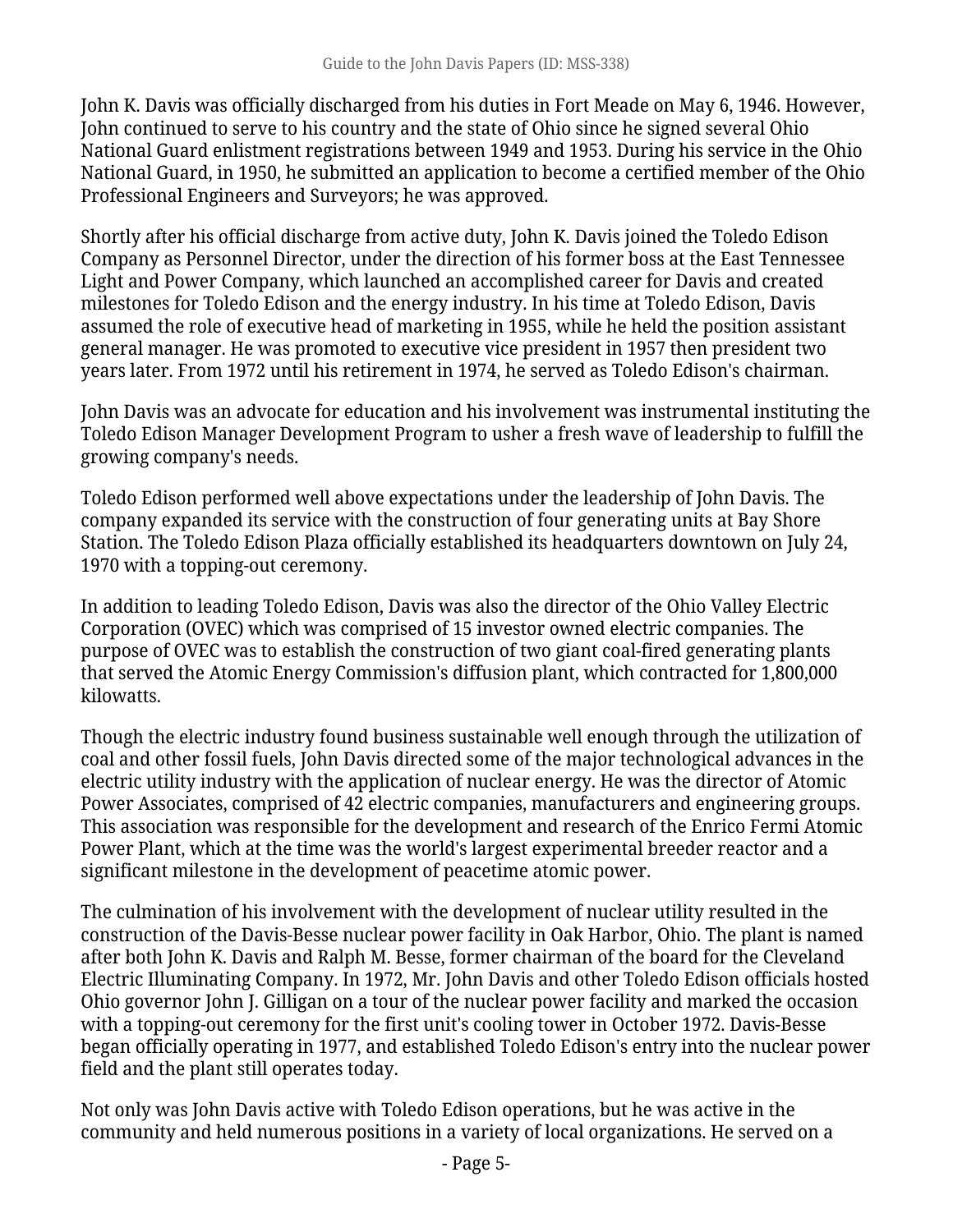number of business and civic groups, including the Toledo Rotary Club, Toledo Hospital, and the Toledo Museum of Art, where Ward M. Canaday also served as an honorary trustee. Davis also assumed several roles of leadership with the Toledo Area Chamber of Commerce, the Red Cross, Boys' Club of Toledo, and the Toledo Symphony Orchestra.

On July 1, 1974, John Davis retired from his post as chairman of the board of Toledo Edison Co., and 47 years of employment within the electric utility industry. Of those 47 years, he spent 28 years with the Toledo Edison Company; he was succeeded of his presidency by John P. Williamson. Toledo Edison performed well above expectations under the leadership of John Davis. By 1972, Toledo Edison served more than three-quarters-of-a-million people in a 2,500 square mile area of Northwestern Ohio. Moreover, the \$572 million firm's more than 60,000 shareholders resided in all fifty states and several foreign countries. Under his direction, Toledo Edison's production, revenue, earnings and dividends more than doubled. Davis pioneered advancements in the electric utility industry that proved invaluable.

John K. Davis died on May 28, 1975 at the age of 68.

Sources:

John Davis Papers/MSS-338/Collection Files/Biographical Sketch

John Davis Papers/MSS-338/Collection Files/Toledo Edison News 1974

John Davis Papers/MSS-338/Collection Files/Collection Appraisal 2018

John Davis Papers/MSS-338/Collection Files/ The Toledo Blade 1974

John Davis Papers/MSS-338/Collection Files/ Speeches & Addresses 1965-1970

John Davis Papers/MSS-338/Collection Files/ In Memorium John K. Davis 1975

John Davis Papers/MSS-338/Collection Files/ Correspondence 1959

John Davis Papers/MSS-338/Collection Files/Publicity Biography 1963

**^** [Return to Table of Contents](#page-1-0)

### <span id="page-5-0"></span>**Content Description**

The John Davis Papers are divided into six subseries: Administrative Records, Artifacts, Audio/ Visual Materials, Events, Personal Files, and Publications.

Administrative Records comprise of correspondence (1952 – 1974), as well as legal documentation such as the Toledo Edison Articles of Incorporation (1973) and their Code of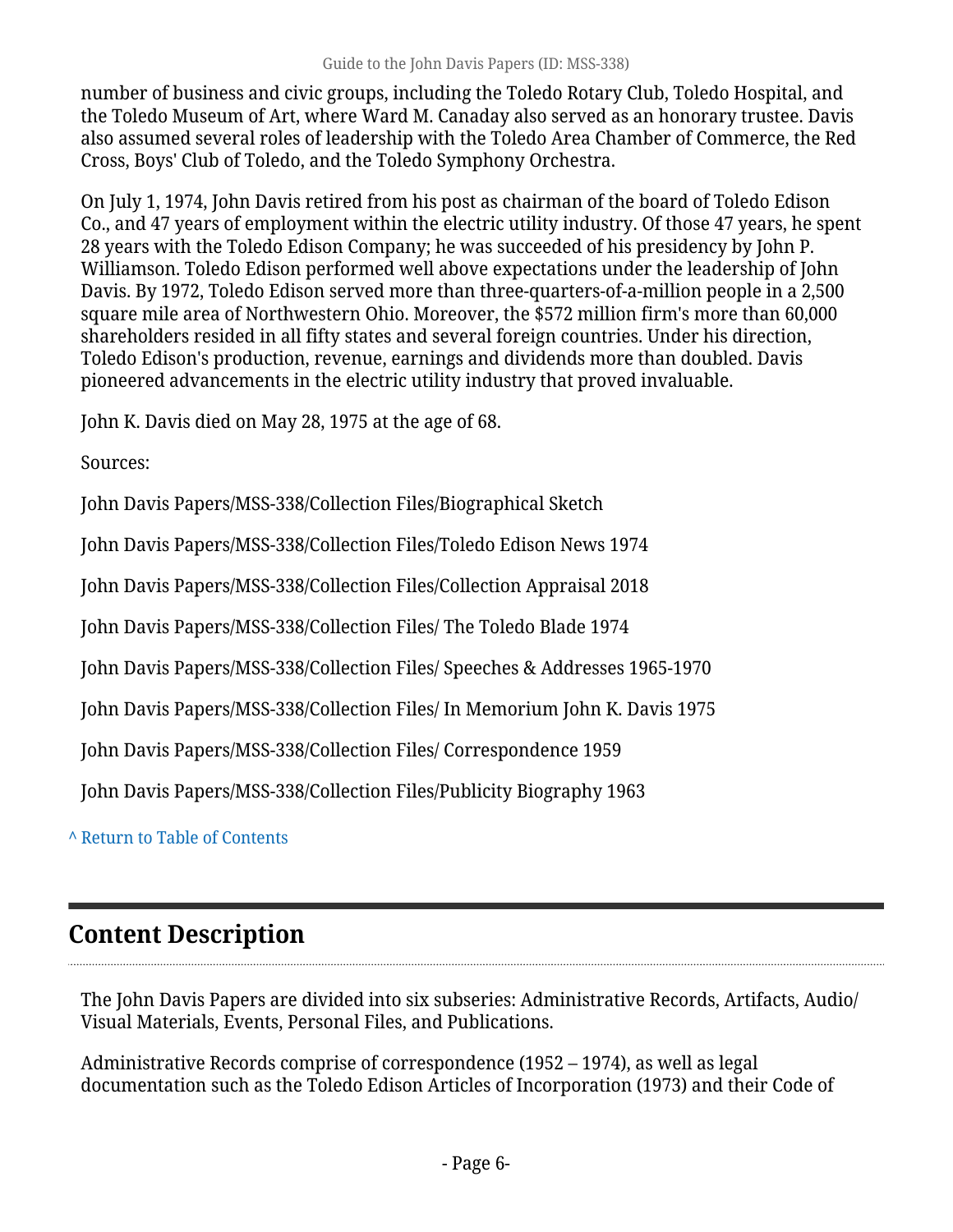Regulations (1973). The Administrative Records also contain the Board of Directors Acceptance (1974) for John K. Davis' resignation and his last report to the Board of Directors (1974).

Artifacts contain physical objects relevant to the achievements of John K. Davis in the Energy and Public Utilities Industry. Some artifacts pertain to the operation of the Davis-Besse Nuclear Power Plant. The series also possess USSR currency and various pins collected between his trips to Russia in 1963 and 1966.

Audio/Visual materials contain material related to John K. Davis' employment at Toledo Edison from 1946 to 1972. Photos from 1966 highlight John's commitment to the Northwest Ohio community. In 1968, John K. Davis toured the Rosemary Coal Mine which would suggest the extent of Toledo Edison's successful cooperation amongst other companies in the energy industry. In 1963, John K. Davis and a host of Toledo Edison employees visited the Soviet Union with the express purpose of good will and a shared collaboration in the development of the electric utility industry. The trip was led by John K. Davis' friend and contemporary Walker Lee Cisler, who was a noted American Engineer and founder of the National Academy of Engineering. Mr. Davis thoroughly documented the trip.

Events contains handouts from various events and speeches; most notably being his farewell address prior to his retirement from Toledo Edison, "A Few Parting Words" (1974).

Personal Files comprise of private correspondence from institutions such as VMI, while employed at the East Tennessee Light and Power Company (1940 – 1941) and Toledo Edison (1966 – 1974). A multitude of his personal correspondence stems from letters of congratulations after his promotion to president of Toledo Edison (1959). Amongst these congratulatory letters include then president of The University of Toledo, William S. Carlson. These files contain certificates and proclamations awarded to John K. Davis as well, along with registration for the Ohio National Guard (1949 – 1953) and an Ohio Professional Engineers & Surveyors application (1950).

Publications include hardbound copies of the Toledo Edison News (1945 – 1974) and news clippings from The Toledo Blade (1950 – 1975). Also included in this series are pamphlets, brochures and Aeroflot information written in Russian received during John K. Davis' USSR trips (1960 – 1971).

**^** [Return to Table of Contents](#page-1-0)

### <span id="page-6-0"></span>**Administrative Information**

### **Publication Statement**

Ward M. Canaday Center for Special Collections

2801 West Bancroft Street William S. Carlson Library, Fifth Floor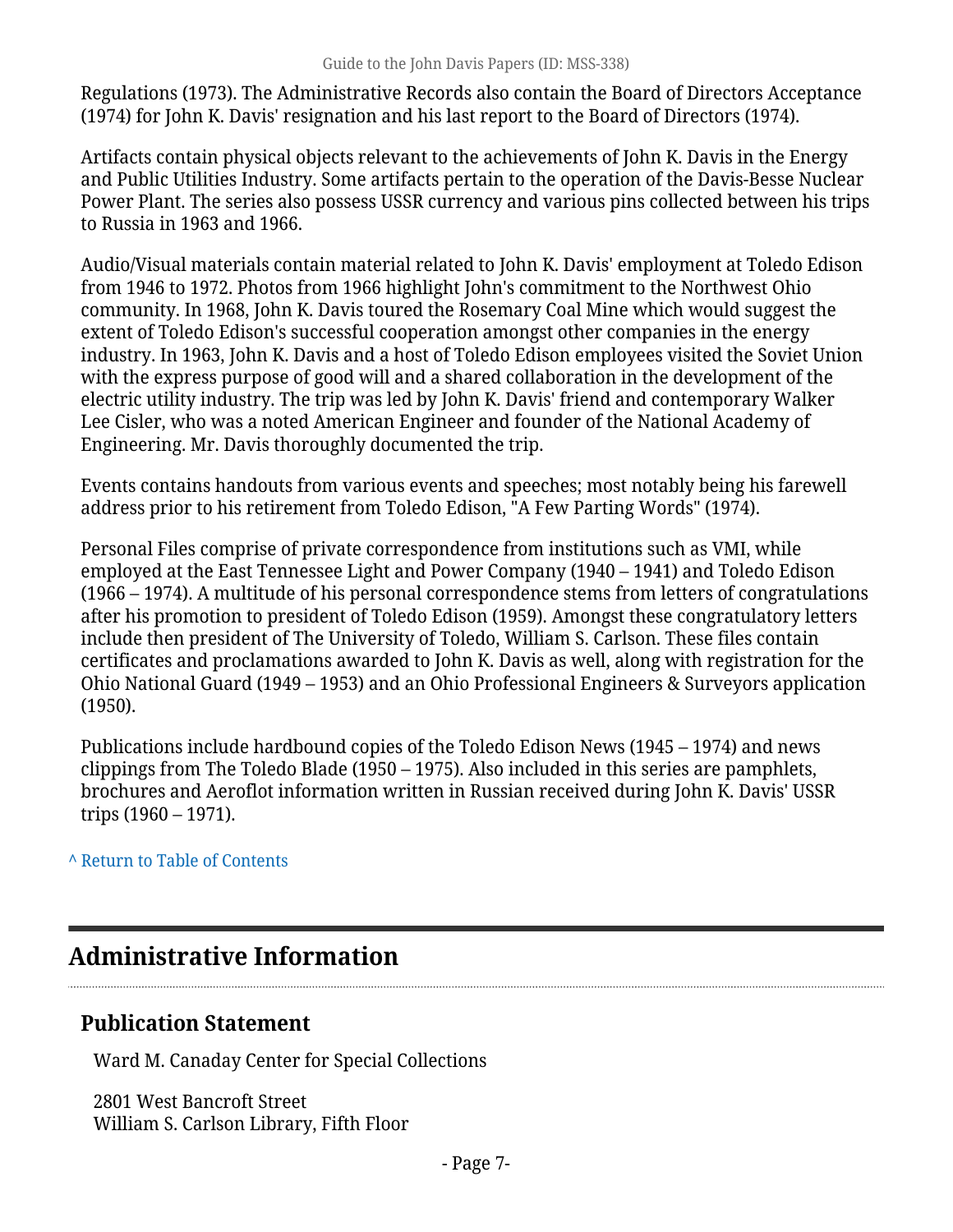Toledo, Ohio 43606 [CanadayCenter@utoledo.edu](mailto:CanadayCenter@utoledo.edu) URL:<http://www.utoledo.edu/library/canaday/>

### **Conditions Governing Access**

Collection is open for research. Materials may be accessed by request at the Ward M. Canaday Center for Special Collections on the fifth floor of the William S. Carlson Library on the main campus of the University of Toledo. Materials do not circulate.

### **Conditions Governing Use**

In most cases, the Canaday Center does not own the copyright and literary rights to items in its collections; it is the responsibility of the researcher to adhere to U.S. Copyright and Fair Use laws, including seeking permission from the copyright holder and payment of any royalty fees, in the reproduction and use of archival materials.

Providing copies or scans does not constitute a license to publish or reproduce images in print or electronic form.

**^** [Return to Table of Contents](#page-1-0)

### <span id="page-7-0"></span>**Controlled Access Headings**

- Toledo Edison
- Business and Commerce
- Manuscripts

### <span id="page-7-1"></span>**Collection Inventory**

### <span id="page-7-2"></span>**Administrative Records, 1940-1974**

| <b>Title/Description</b>                                                                       | <b>Instances</b> |          |
|------------------------------------------------------------------------------------------------|------------------|----------|
| Board of Directors Resignation Acceptance, 1974<br><b>Physical Description: 1 Files</b>        | box 4            | folder 1 |
| Correspondence - Annual Meeting w/ Questionnaire, 1952<br><b>Physical Description: 1 Files</b> | box 4            | folder 2 |
| Correspondence - East Tennessee Light and Power<br>Company, 1940                               | box 4            | folder 3 |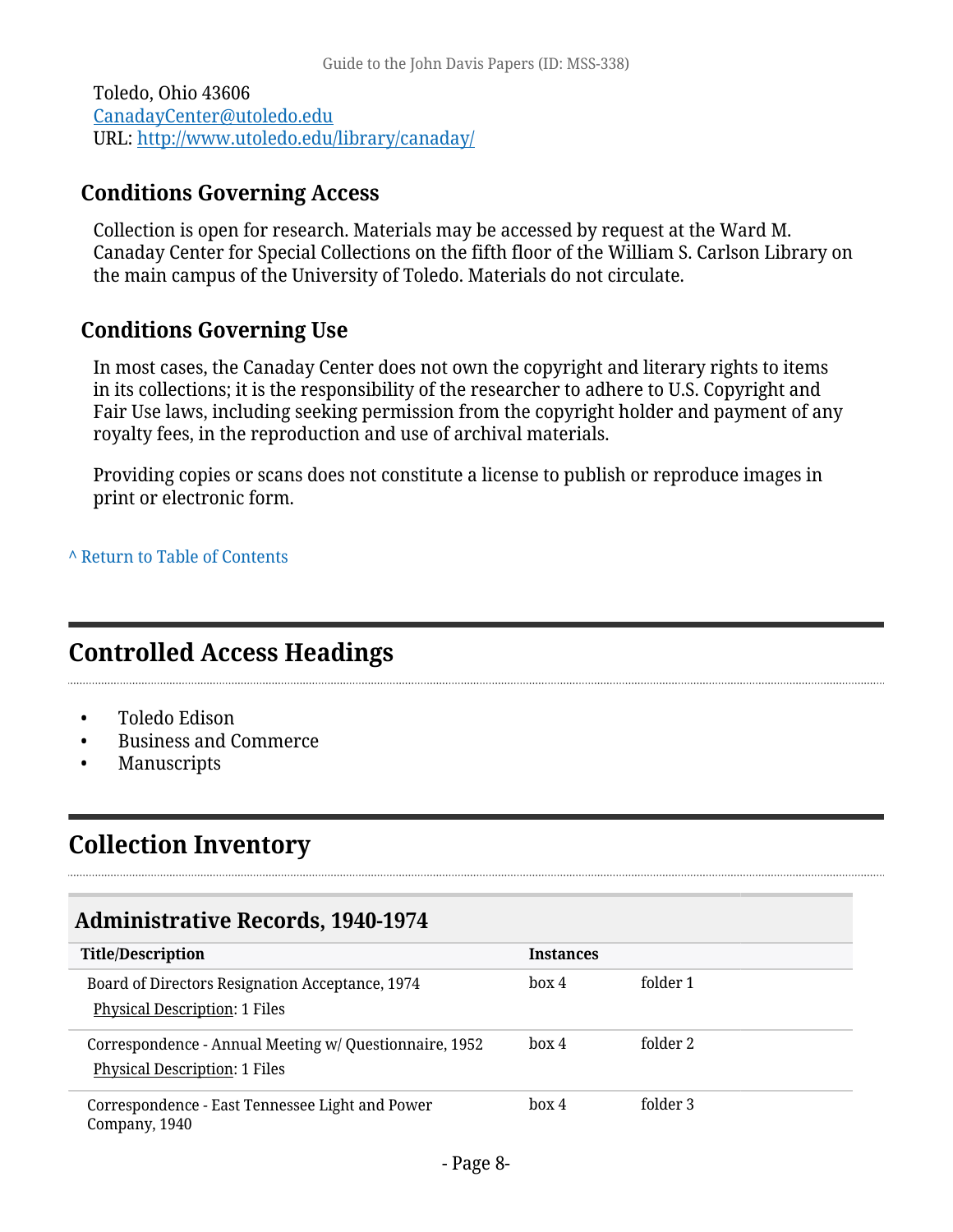| Correspondence - Share Owner's Address, 1959<br>Physical Description: 1 Files     | box 4 | folder 4            |
|-----------------------------------------------------------------------------------|-------|---------------------|
| Correspondence - Toledo Edison, 1961-1974<br><b>Physical Description: 1 Files</b> | box 4 | folder 5            |
| Managerial Audit, 1954<br>Physical Description: 1 Files                           | box 4 | folder <sub>6</sub> |
| Managerial Development Program, 1951-1969<br>Physical Description: 1 Files        | box 4 | folder 7            |
| Publicity Biography, 1963<br>Physical Description: 1 Files                        | box 4 | folder 8            |
| Report to the Board of Directors, 1974<br><b>Physical Description: 1 Files</b>    | box 4 | folder 9            |
| Toledo Edison Annual Report, 1975<br><b>Physical Description: 1 Files</b>         | box 4 | folder 10           |
| Toledo Edison Articles of Incorporation, 1973<br>Physical Description: 1 Files    | box 4 | folder 11           |
| Toledo Edison Code of Regulations, 1973<br><b>Physical Description: 1 Files</b>   | box 4 | folder 12           |
| Toledo Edison Public Relations Release, 1972<br>Physical Description: 1 Files     | box 4 | folder 13           |

#### Physical Description: 1 Files

### **^** [Return to Table of Contents](#page-1-0)

# <span id="page-8-0"></span>**Artifacts, 1938-1977**

| <b>Title/Description</b>                     | <b>Instances</b> |          |
|----------------------------------------------|------------------|----------|
| 115-230 V 3 Con 400,000 cm Edison Tube, 1938 | box 5            | object 1 |
| Physical Description: 1 Artifact             |                  |          |
| 1879 Replica Edison Lamp, n.d.               | box 5            | object 2 |
| Physical Description: 1 Artifact             |                  |          |
| Association Illuminating Co. Pins, n.d.      | box 5            | object 3 |
| Physical Description: 1 Artifact             |                  |          |
| Commemorative Civil Emblems, 1973            | box 5            | object 4 |
| Physical Description: 1 Artifact             |                  |          |
| "Delta" Paperweight, n.d.                    | box 5            | object 5 |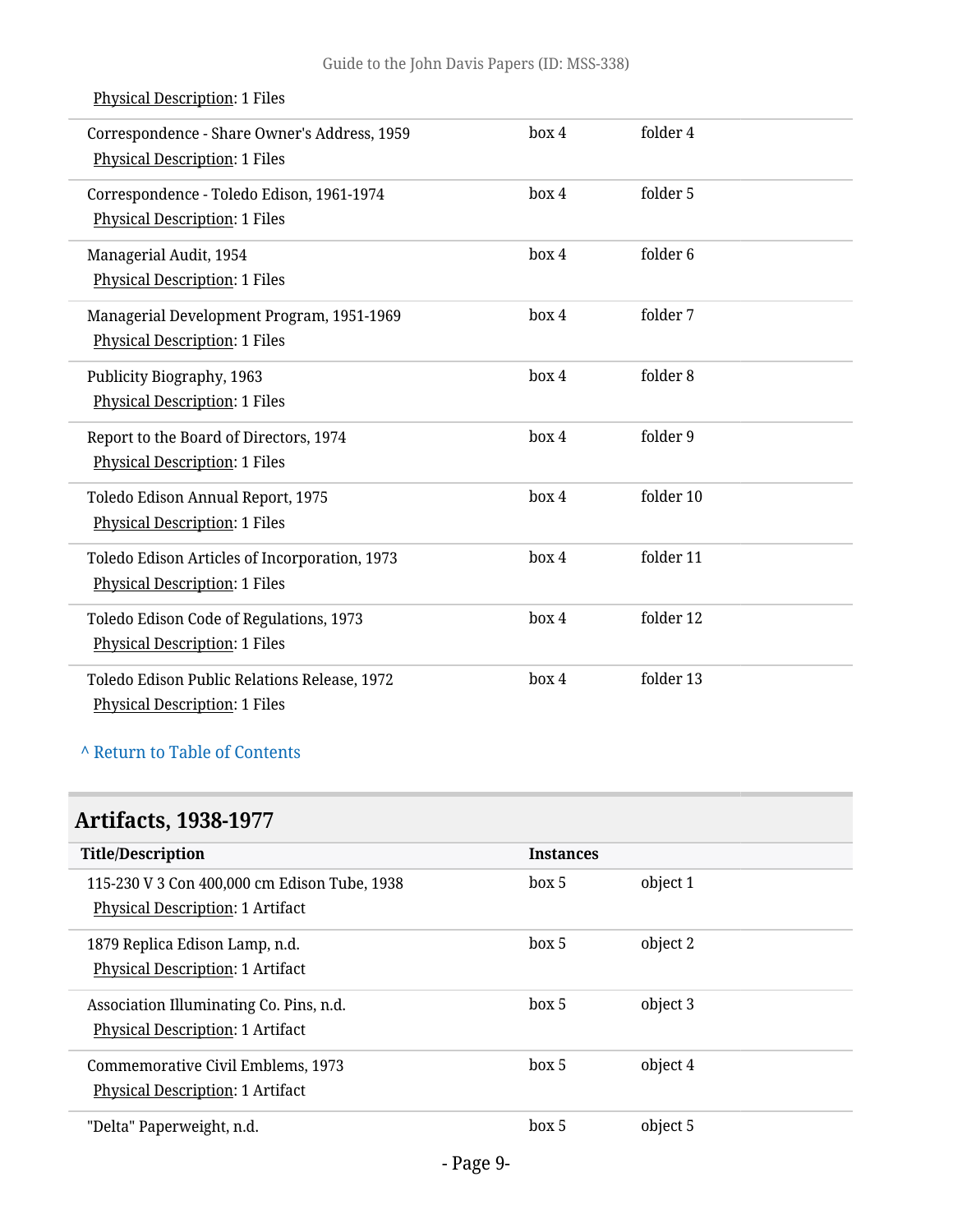| Edison Blue Amberol Record, n.d.<br>Physical Description: 1 Artifact                                       | box 5 | object 6  |  |
|------------------------------------------------------------------------------------------------------------|-------|-----------|--|
| Electric Insulator - Armstrong's No 3, 1951<br>Physical Description: 1 Artifact                            | box 5 | object 7  |  |
| Electric Insulator - Hemingray-19, n.d.<br>Physical Description: 1 Artifact                                | box 5 | object 8  |  |
| Electric Insulator - Pinco A, n.d.<br>Physical Description: 1 Artifact                                     | box 5 | object 9  |  |
| "Home Electricity" medallion, n.d.<br>Physical Description: 1 Artifact                                     | box 5 | object 10 |  |
| "J.K.D." Lighter, n.d.<br><b>Physical Description: 1 Artifact</b>                                          | box 5 | object 11 |  |
| "Lights Diamond Jubilee" medallion, n.d.<br>Physical Description: 1 Artifact                               | box 5 | object 12 |  |
| N.S. Meyer INC. Service Medals WW2, n.d.<br>Physical Description: 1 Artifact                               | box 5 | object 13 |  |
| O.V. Rye - "Down the Hole", n.d.<br>Physical Description: 1 Artifact                                       | box 5 | object 14 |  |
| O.V. Rye - "Hanging a Pot", n.d.<br>Physical Description: 1 Artifact                                       | box 5 | object 15 |  |
| O.V. Rye - "Submarine Cable", n.d.<br><b>Physical Description: 1 Artifact</b>                              | box 5 | object 16 |  |
| Paperweight w/ coal at center, n.d.<br>Physical Description: 1 Artifact                                    | box 5 | object 17 |  |
| Pioneer Service & Engineering Co. "50 Years of Service"<br>Plate, 1952<br>Physical Description: 1 Artifact | box 5 | object 18 |  |
| Reddy Kilowatt - Ash Tray, 1952<br>Physical Description: 1 Artifact                                        | box 5 | object 19 |  |
| Reddy Kilowatt - Ash Tray (Square), n.d.<br>Physical Description: 1 Artifact                               | box 5 | object 20 |  |
| Reddy Kilowatt - Ash Tray (Circle), n.d.<br>Physical Description: 1 Artifact                               | box 5 | object 21 |  |
| Reddy Kilowatt - Pin, 1955                                                                                 | box 5 | object 22 |  |

#### Physical Description: 1 Artifact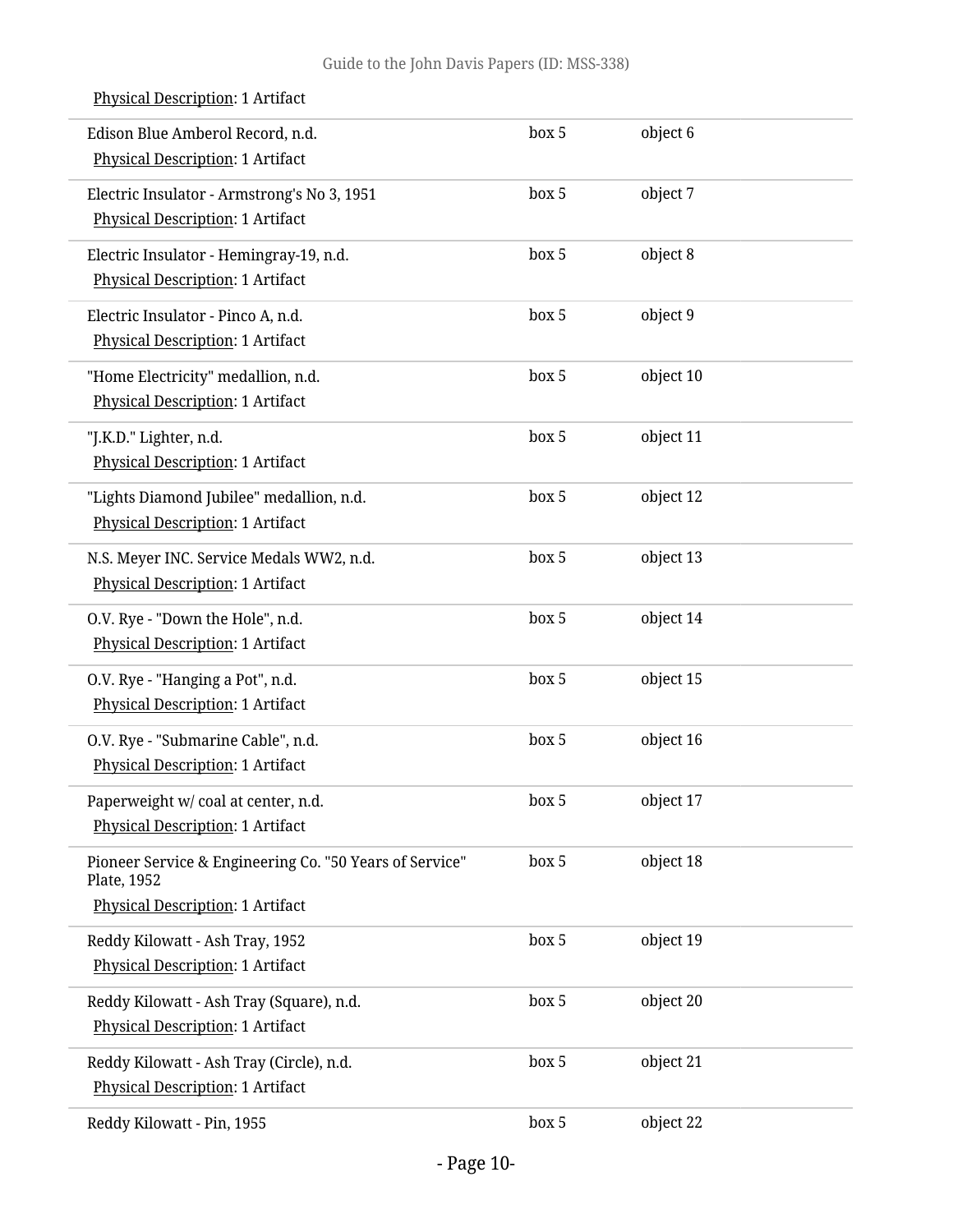| Soft White Light Bulb 100 Watt, n.d.<br><b>Physical Description: 1 Artifact</b>                                   | box 5     | object 23 |
|-------------------------------------------------------------------------------------------------------------------|-----------|-----------|
| Toledo Edison consol label, 1966<br><b>Physical Description: 1 Artifact</b>                                       | box 5     | object 24 |
| "Who's News" Management Personnel Notes Plate, n.d.<br>Physical Description: 1 Artifact                           | box 5     | object 25 |
| Chesapeake and Ohio Railroad "Chessie" napkins (4) and<br>placemats (4), n.d.<br>Physical Description: 1 Artifact | box 6     | object 1  |
| Davis-Besse - Bag, n.d.<br><b>Physical Description: 1 Artifact</b>                                                | box 6     | object 2  |
| Davis-Besse - Recognition Day Wine Glass (2), 1977<br><b>Physical Description: 1 Artifact</b>                     | box 6     | object 3  |
| Toledo Edison - High Ball glasses (6), n.d.<br><b>Physical Description: 1 Artifact</b>                            | box 6     | object 4  |
| Toledo Edison - Water glasses (2), n.d.<br>Physical Description: 1 Artifact                                       | box 6     | object 5  |
| Hard Hat - Toledo Edison, n.d.<br>Physical Description: 1 Artifact                                                | box 7     | object 1  |
| Hard Hat - Davis-Besse, n.d.<br>Physical Description: 1 Artifact                                                  | box 7     | object 2  |
| USSR - Currency, n.d.<br>Physical Description: 1 Artifact                                                         | box 8     | object 1  |
| USSR - Pins, n.d.<br><b>Physical Description: 1 Artifact</b>                                                      | box 8     | object 2  |
| Portion of a Nuclear Fuel Assembly, 1977<br>Physical Description: 1 Artifact                                      | object 10 | object 1  |

#### Physical Description: 1 Artifact

#### **^** [Return to Table of Contents](#page-1-0)

### <span id="page-10-0"></span>**Audio/Visual Materials, 1933-1972**

| Title/Description                                 | <i><u><b>Instances</b></u></i> |           |
|---------------------------------------------------|--------------------------------|-----------|
| Photos - John Davis meeting with John Glenn, n.d. | box 4                          | folder 67 |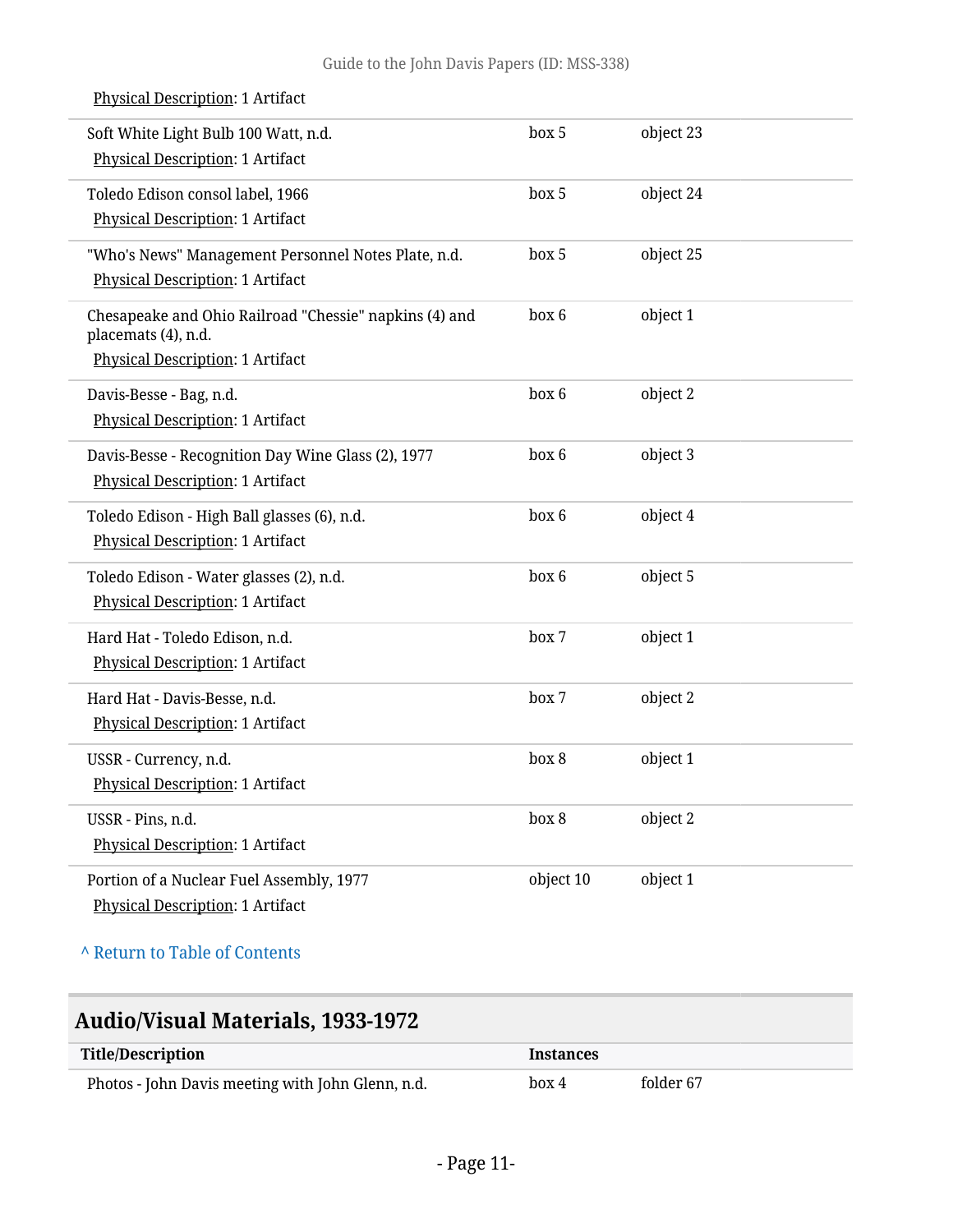| Photos - Toledo Edison, 1946<br>Physical Description: 1 Photographic Prints                                           | box 4 | folder 68 |  |
|-----------------------------------------------------------------------------------------------------------------------|-------|-----------|--|
| Photos - Toledo Edison, 1951<br>Physical Description: 1 Photographic Prints                                           | box 4 | folder 69 |  |
| Photos - Toledo Edison, 1955-1956<br>Physical Description: 1 Photographic Prints                                      | box 4 | folder 70 |  |
| Photos - Toledo Edison, 1960<br>Physical Description: 1 Photographic Prints                                           | box 4 | folder 71 |  |
| Photos - Toledo Edison, 1963<br>Physical Description: 1 Photographic Prints                                           | box 4 | folder 72 |  |
| Photos - Toledo Edison - Boca Raton Club, 1964<br>Physical Description: 1 Photographic Prints                         | box 4 | folder 73 |  |
| Photos - Toledo Edison - Teen Town, 1966<br>Physical Description: 1 Photographic Prints                               | box 4 | folder 74 |  |
| Photos - Toledo Edison, 1967<br>Physical Description: 1 Photographic Prints                                           | box 4 | folder 75 |  |
| Photos - Toledo Edison - Rose Valley Coal Mine Tour, 1968<br>Physical Description: 1 Photographic Prints              | box 4 | folder 76 |  |
| Photos - Toledo Edison - Topping Out Ceremony at Davis-<br>Besse, 1972<br>Physical Description: 1 Photographic Prints | box 4 | folder 77 |  |
| USSR - Slideshow Carousel, 1963<br>Physical Description: 1 Photographic Slides                                        | box 8 | reel 1    |  |
| USSR - Bulgaria - Slide Photographs, 1966<br><b>Physical Description: 1 Photographic Slides</b>                       | box 8 | box 2     |  |
| USSR - Slide Photographs, 1963<br>Physical Description: 1 Photographic Slides                                         | box 8 | box 3     |  |
| USSR - Toledo Gross Photo Albums, n.d.<br>Physical Description: 1 Photographic Prints                                 | box 8 | object 4  |  |
| East Tennessee Light and Power Company - Engineering<br>Department, 1933<br><b>Physical Description: 1 Files</b>      | box 9 | object 1  |  |
| East Tennessee Light and Power Company - Photos, n.d.                                                                 | box 9 | object 2  |  |

### Physical Description: 1 Photographic Prints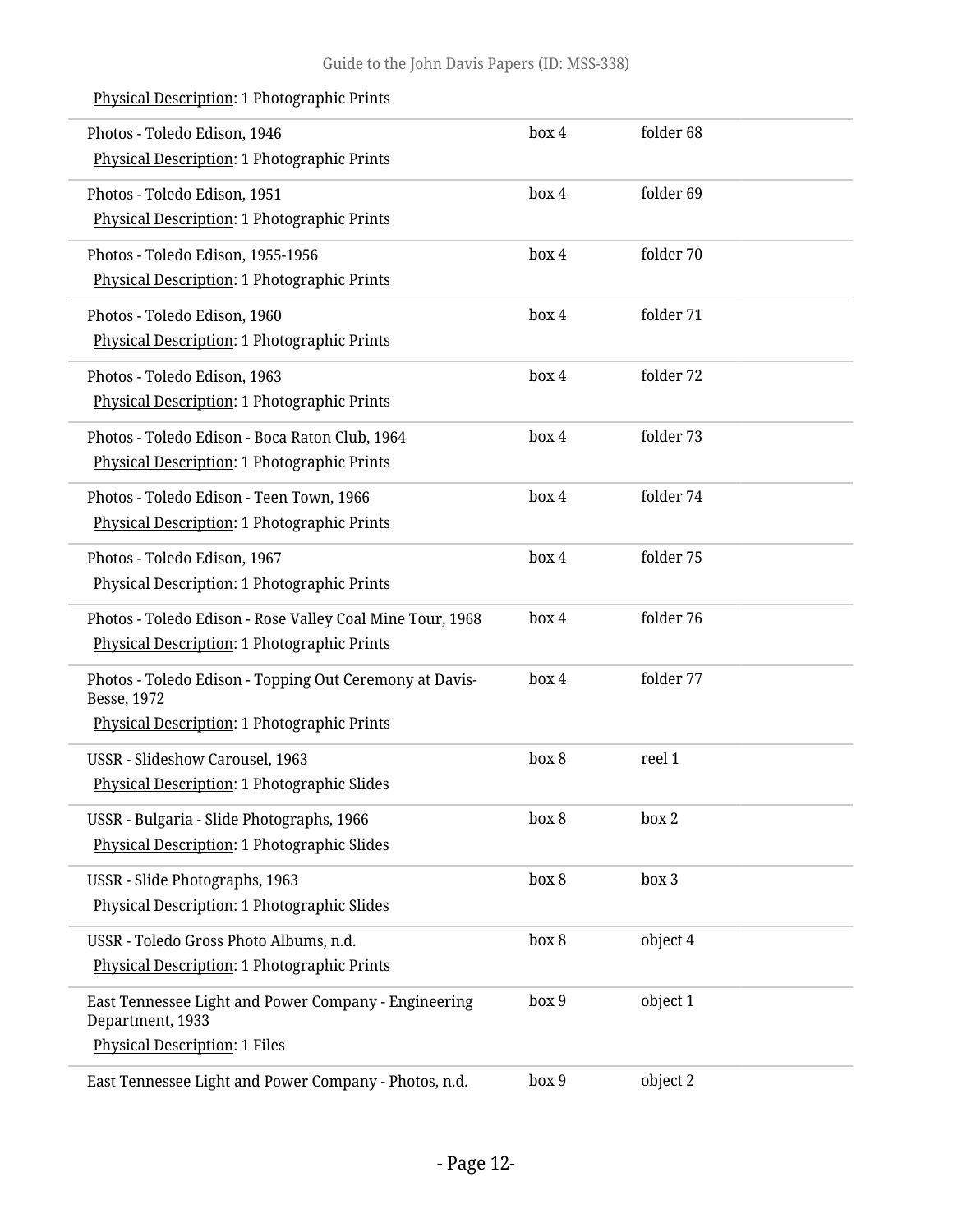#### Physical Description: 1 Files

#### **^** [Return to Table of Contents](#page-1-0)

<span id="page-12-0"></span>

| Events, 1949-1974                                                                            |                  |           |  |
|----------------------------------------------------------------------------------------------|------------------|-----------|--|
| <b>Title/Description</b>                                                                     | <b>Instances</b> |           |  |
| Bay Shore Dedication, 1955<br><b>Physical Description: 1 Files</b>                           | box 4            | folder 14 |  |
| Centennial Celebrations of Bristol, Tennessee, 1956<br><b>Physical Description: 1 Files</b>  | box 4            | folder 15 |  |
| Managerial Development Graduation Banquet, 1962-1967<br><b>Physical Description: 1 Files</b> | box 4            | folder 16 |  |
| Salute to a Free World, 1959<br><b>Physical Description: 1 Files</b>                         | box 4            | folder 17 |  |
| Speeches & Addresses, 1951-1957<br><b>Physical Description: 1 Files</b>                      | box 4            | folder 18 |  |
| Speeches & Addresses, 1963-1964<br><b>Physical Description: 1 Files</b>                      | box 4            | folder 19 |  |
| Speeches & Addresses, 1965-1970<br><b>Physical Description: 1 Files</b>                      | box 4            | folder 20 |  |
| Speeches & Addresses - A Few Parting Words, 1974<br><b>Physical Description: 1 Files</b>     | box 4            | folder 21 |  |
| Speeches & Addresses - Misc., n.d.<br><b>Physical Description: 1 Files</b>                   | box 4            | folder 22 |  |
| St. Lawrence Seaway Commemorative Luncheon, 1959<br><b>Physical Description: 1 Files</b>     | box 4            | folder 23 |  |
| Toledo Chamber of Commerce 65th Annual Meeting, 1959<br><b>Physical Description: 1 Files</b> | box 4            | folder 24 |  |
| Toledo's Last Car Ride, 1949<br><b>Physical Description: 1 Files</b>                         | box 4            | folder 25 |  |

#### **^** [Return to Table of Contents](#page-1-0)

# <span id="page-12-1"></span>**Personal Files, 1938-1975 Title/Description Instances**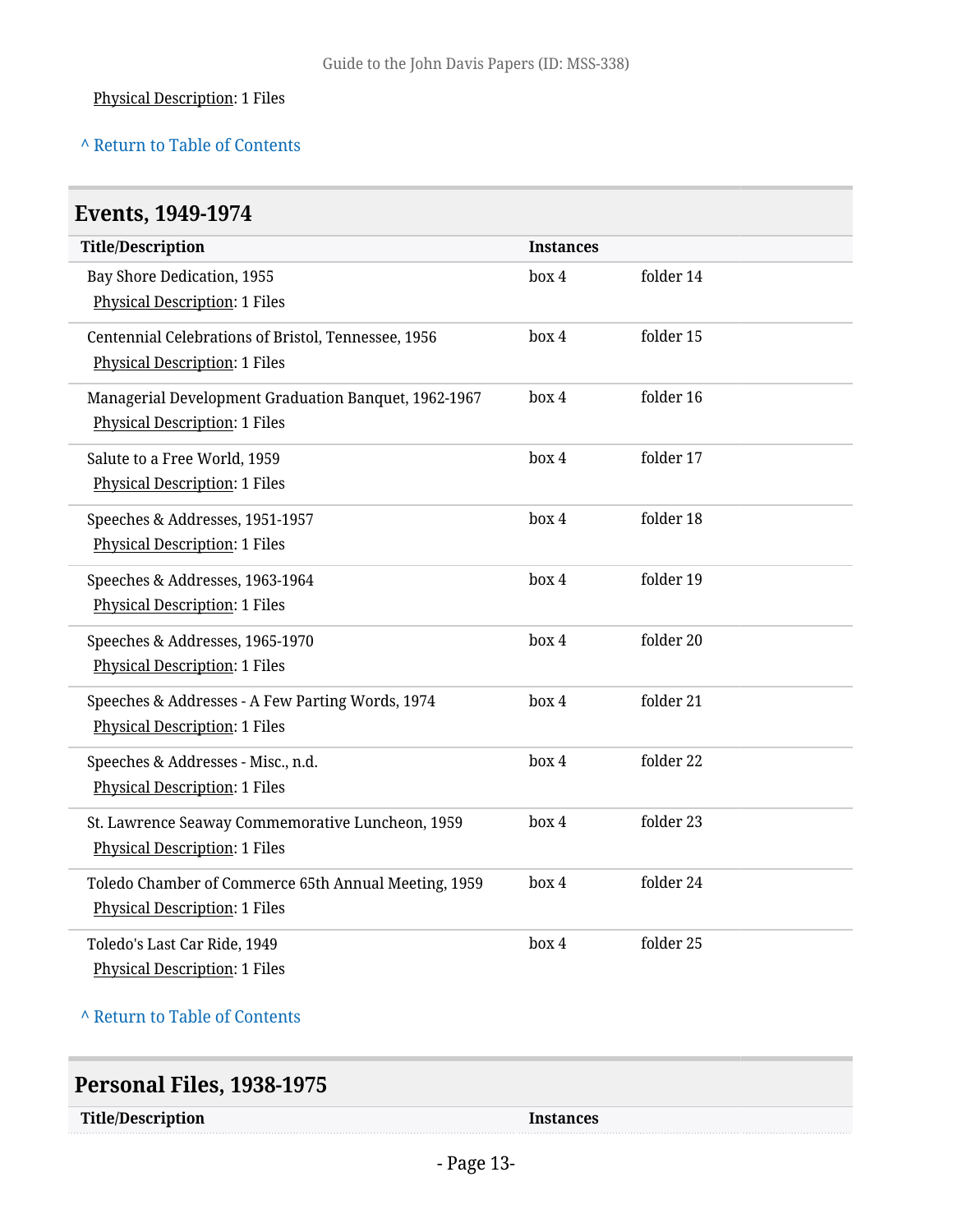| Awards, 1966-1974<br><b>Physical Description: 1 Files</b>                                                               | box 4 | folder 26 |  |
|-------------------------------------------------------------------------------------------------------------------------|-------|-----------|--|
| Awards - East Tennessee Light and Power Company -<br>Certificate of Merit, 1938<br><b>Physical Description: 1 Files</b> | box 4 | folder 27 |  |
| CARE FOA Receipt, 1955<br><b>Physical Description: 1 Files</b>                                                          | box 4 | folder 28 |  |
| Correspondence - Incoming Congratulatory Letters for JKD,<br>1959<br><b>Physical Description: 1 Files</b>               | box 4 | folder 29 |  |
| Correspondence - Incoming Congratulatory Letters for JKD,<br>1963-1972<br><b>Physical Description: 1 Files</b>          | box 4 | folder 30 |  |
| Correspondence - Miscellaneous, 1941-1974<br><b>Physical Description: 1 Files</b>                                       | box 4 | folder 31 |  |
| Correspondence - VMI, 1955-1962<br><b>Physical Description: 1 Files</b>                                                 | box 4 | folder 32 |  |
| In Memorium John K. Davis, 1975<br><b>Physical Description: 1 Files</b>                                                 | box 4 | folder 33 |  |
| Ohio National Guard Enlistment Registration, 1949-1953<br><b>Physical Description: 1 Files</b>                          | box 4 | folder 34 |  |
| Ohio Registration for Professional Engineers & Surveyors,<br>1950<br><b>Physical Description: 1 Files</b>               | box 4 | folder 35 |  |
| Passports, 1960-1970<br><b>Physical Description: 1 Files</b>                                                            | box 4 | folder 36 |  |
| USSR - Correspondence - Envelopes, n.d.<br><b>Physical Description: 1 Files</b>                                         | box 4 | folder 37 |  |
| <b>USSR</b> - Stamp Book, 1955-1962<br><b>Physical Description: 1 Files</b>                                             | box 4 | folder 38 |  |

**^** [Return to Table of Contents](#page-1-0)

# <span id="page-13-0"></span>**Publications, 1929-1975**

| Title/Description                         | <b>Instances</b> |          |
|-------------------------------------------|------------------|----------|
| Toledo Edison News - Hardbound, 1945-1958 | box 1            | object 1 |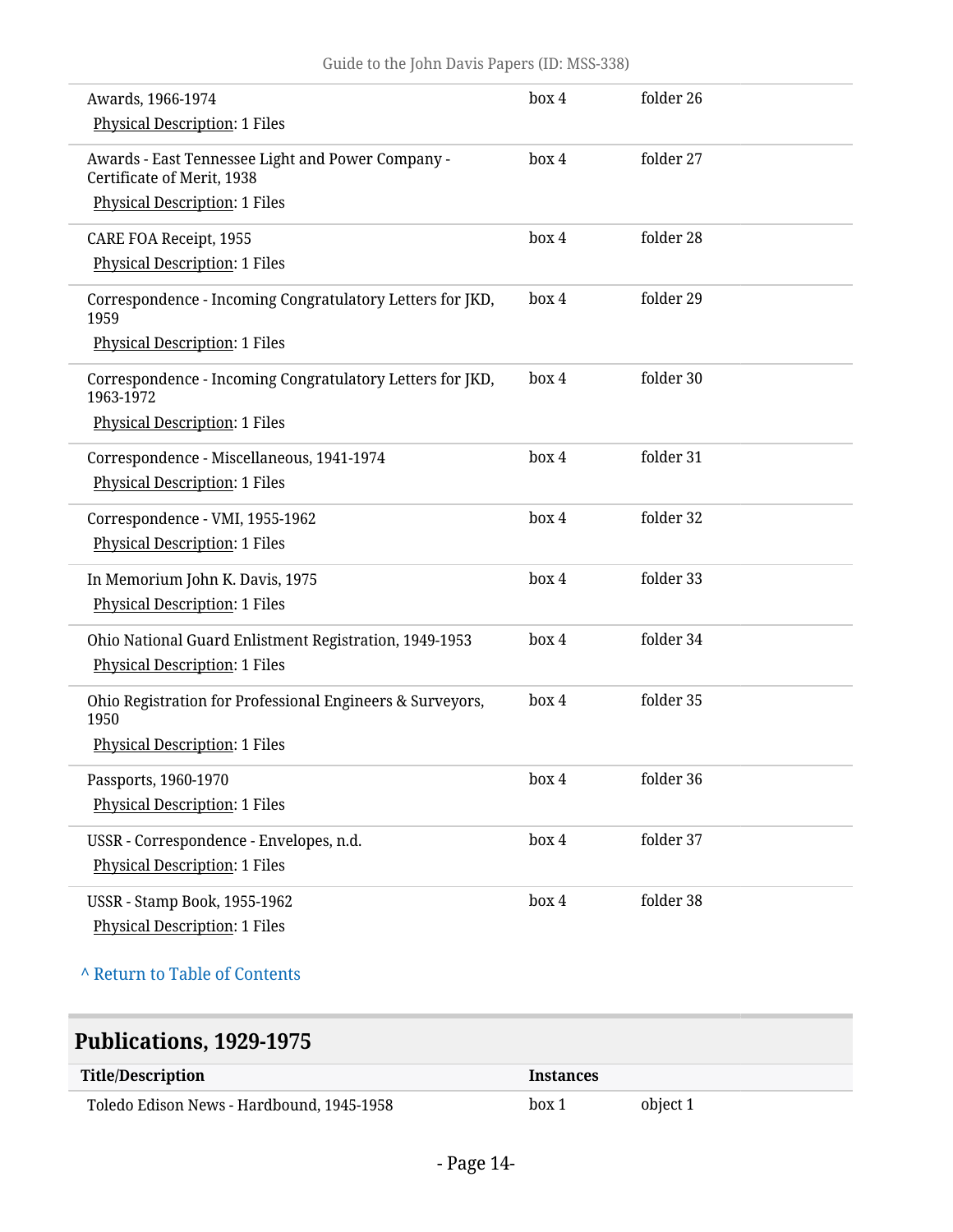| Toledo Edison News - Hardbound, 1959-1974<br><b>Physical Description: 1 Files</b>                                          | box 2 | object 1  |  |
|----------------------------------------------------------------------------------------------------------------------------|-------|-----------|--|
| Menlo Park Reminiscences (Volume 1), 1937<br><b>Physical Description: 1 Files</b>                                          | box 3 | object 1  |  |
| Menlo Park Reminiscences (Volume 2), 1938<br><b>Physical Description: 1 Files</b>                                          | box 3 | object 2  |  |
| Menlo Park Reminiscences (Volume 3), 1941<br><b>Physical Description: 1 Files</b>                                          | box 3 | object 3  |  |
| Thomas Newcomen: The Prehistory of the Steam Engine,<br>1963<br><b>Physical Description: 1 Files</b>                       | box 3 | object 4  |  |
| Private Enterprise and Public Policy, 1954<br><b>Physical Description: 1 Files</b>                                         | box 3 | object 5  |  |
| Ohio Lives, 1968<br><b>Physical Description: 1 Files</b>                                                                   | box 3 | object 6  |  |
| Our Friend the Atom, 1956<br><b>Physical Description: 1 Files</b>                                                          | box 3 | object 7  |  |
| Toledo Edison Annual/Quarterly Reports & Proxy<br>Statements (Volume 1), 1946-1958<br><b>Physical Description: 1 Files</b> | box 3 | object 8  |  |
| Toledo Edison Annual/Quarterly Reports & Proxy<br>Statements (Volume 2), 1959-1974<br><b>Physical Description: 1 Files</b> | box 3 | object 9  |  |
| East Tennessee Light and Power Company - Doherty<br><b>Training Course, 1929</b><br><b>Physical Description: 1 Files</b>   | box 4 | folder 39 |  |
| East Tennessee Light and Power Company - Rural Line<br>Construction, n.d.<br><b>Physical Description: 1 Files</b>          | box 4 | folder 40 |  |
| East Tennessee Light and Power Company - Specifications<br>for Rural Lines, n.d.<br><b>Physical Description: 1 Files</b>   | box 4 | folder 41 |  |
| East Tennessee Light and Power Company - Transformer<br>Spacing, n.d.<br><b>Physical Description: 1 Files</b>              | box 4 | folder 42 |  |
| General Douglas MacArthur's Address, 1951                                                                                  | box 4 | folder 43 |  |

### Physical Description: 1 Files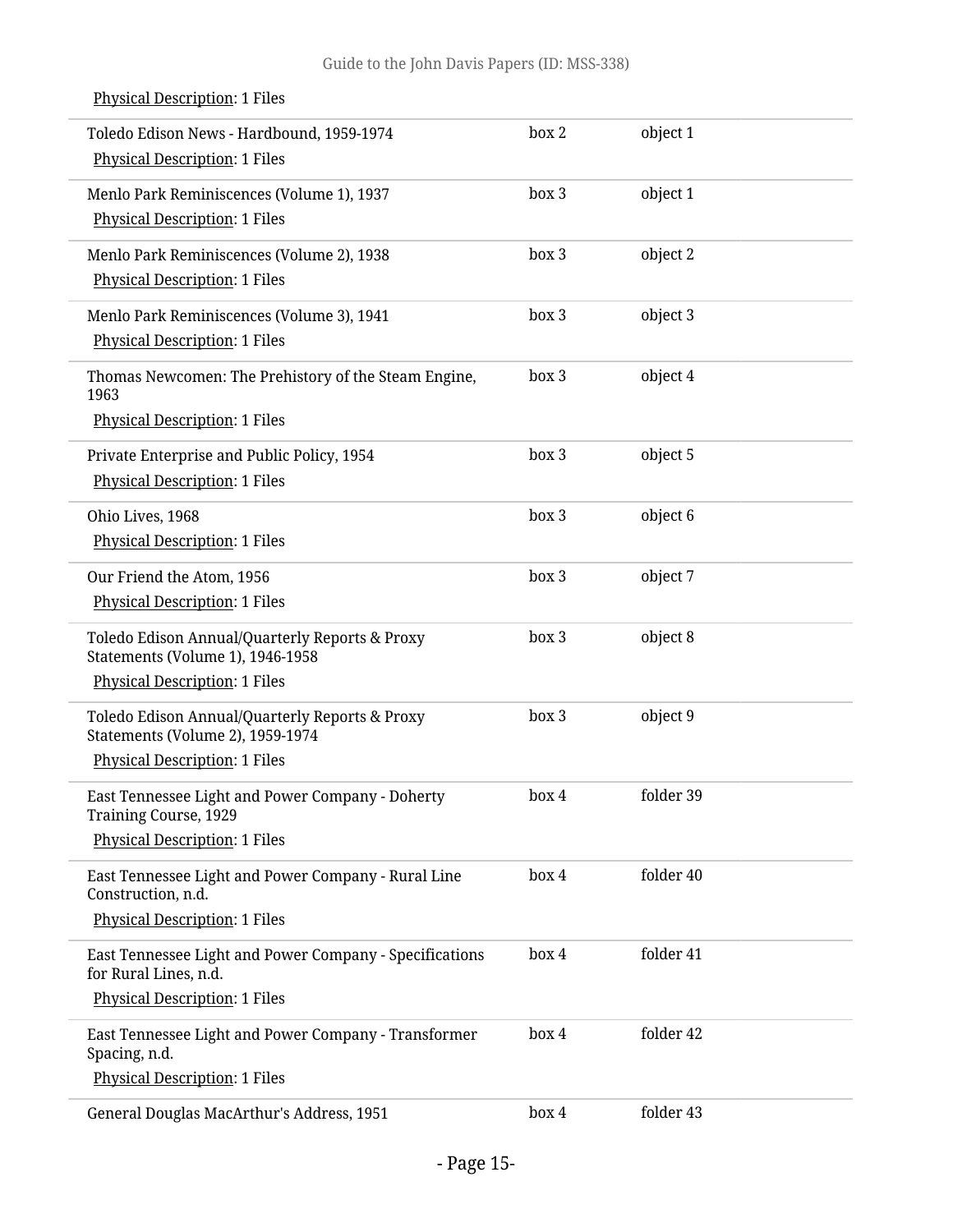Markets of America, 1959 Physical Description: 1 Files box 4 folder 44 News Clippings - Bristol Herald Courier, 1950-1958 Physical Description: 1 Files box 4 folder 45 News Clippings - Electrical World, 1955-1959 Physical Description: 1 Files box 4 folder 46 News Clippings - Miscellaneous, 1959-1969 Physical Description: 1 Files box 4 folder 47 News Clippings - The Toledo Blade, 1950-1958 Physical Description: 1 Files box 4 folder 48 News Clippings - The Toledo Blade, 1963-1975 Physical Description: 1 Files box 4 folder 49 News Clippings - Toledo Edison News, 1955-1959 Physical Description: 1 Files box 4 folder 50 News Clippings - Wall St. Journal, 1959-1972 Physical Description: 1 Files box 4 folder 51 Telowatt News, 1974 Physical Description: 1 Files box 4 folder 52 Technical Topics, 1959 Physical Description: 1 Files box 4 folder 53 The Newcomen Society, 1964 Physical Description: 1 Files box 4 folder 54 The Toledo Rotary Spoke, 1958-1975 Physical Description: 1 Files box 4 folder 55 Toledo Business News, 1946-1959 Physical Description: 1 Files box 4 folder 56 Toledo Edison 25 Year Club Membership List, 1973 Physical Description: 1 Files box 4 folder 57 Toledo Edison Employee Handbook, n.d. Physical Description: 1 Files box 4 folder 58 Toledo Edison News, 1974 Physical Description: 1 Files box 4 folder 59 Toledo Highlights, 1966 **box 4** folder 60